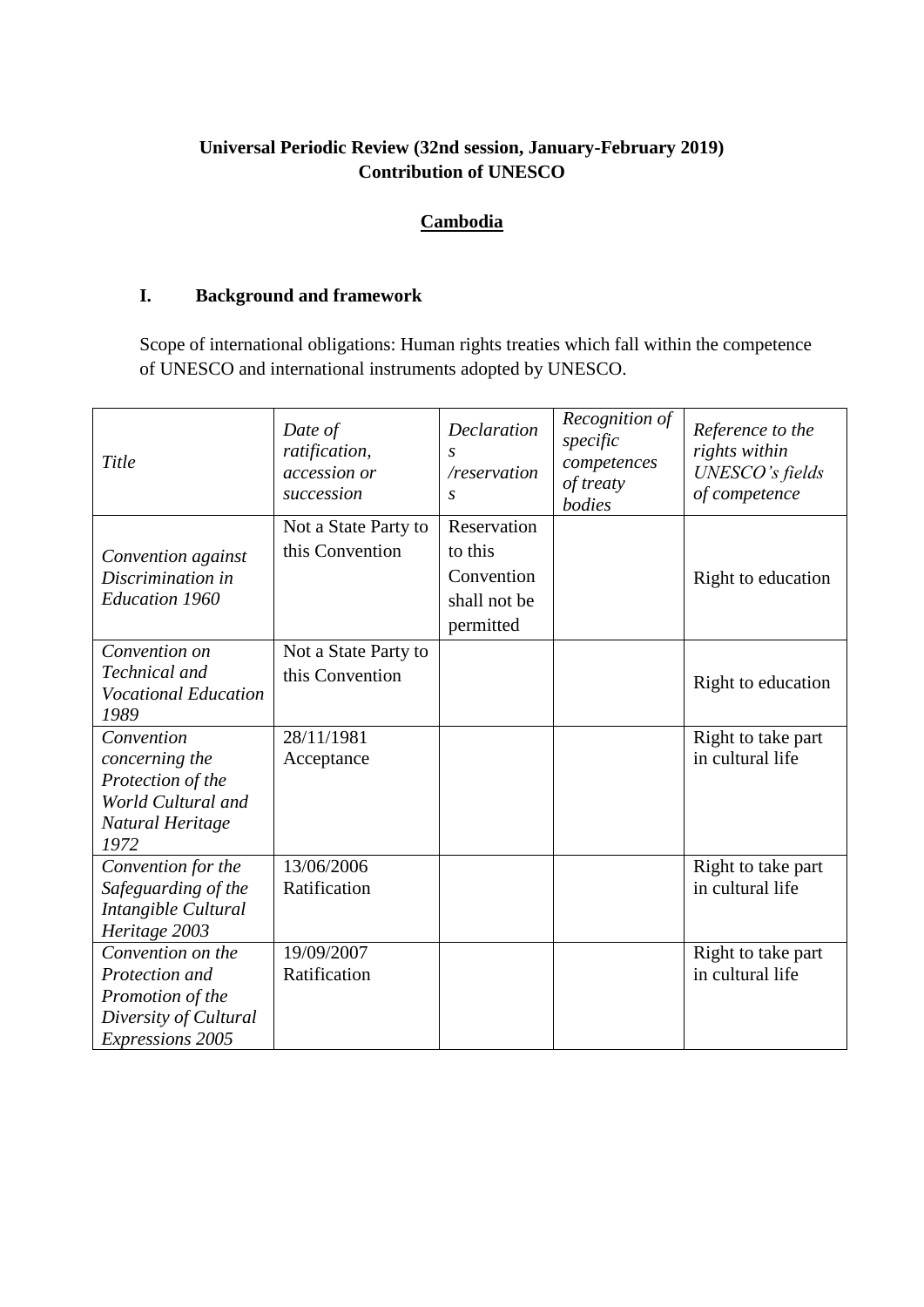## **Right to education**

#### **II. Promotion and protection of human rights on the ground**

- 1. The **Constitution of Cambodia (1993)<sup>1</sup>** enshrines the right to education: "the State shall protect the rights of the children as stipulated in the Convention on Children, in particular the **right to […] education**" (Article 48) and protects children from acts that endanger their educational opportunities. It further specifies that: "The State shall protect and promote the right of the citizen to a quality education at all levels and shall take every measure to progressively make it available to all citizens" (Article 65). Moreover, "The State shall ensure for all citizens **free primary and secondary education** in public schools. Citizens **shall receive schooling for at least nine years**" (Article 68). The **Law on Education of 2007**<sup>2</sup> reflects the constitutional provisions and furthermore declares that the "enrolment of the children for grade 1 (one) of the formal general education program shall be set at an age of 6 (six) years or at least 70 (seventy) months on the date of the beginning of the school year" (Article 32).
- 2. In terms of reporting to UNESCO, Cambodia did not participate in the **9 th Consultation** (2016-2017) of Member States on the measures taken to implement the UNESCO 1960 Recommendation against Discrimination in Education, nor within the framework of the **8 th** (2011-2013) **Consultation**. While, Cambodia did not report on the measures taken to implement the UNESCO 1974 Recommendation concerning Education for International Understanding, Co-operation and Peace and education relating to Human Rights and Fundamental Freedoms for the **5th** (2012-2013) **Consultation**, it submitted a report for the **6 th** (2016-2017) **Consultation**.

## **Freedom of opinion and expression**

- $\triangleright$  Constitutional and Legislative Framework:
- 3. Article 41 of the Constitution guarantees freedom of expression of ideas, freedom of information, freedom of publication and freedom of assembly.<sup>3</sup>
- 4. A 1995 Press Law forbids pre-publication censorship<sup>4</sup>, but prohibits reports deemed threatening to political stability and public order.
- 5. No freedom of information law has been adopted in Cambodia.
- 6. Defamation, which includes written criticism of public officials or institutions, is a criminal offense punishable by large fines according to Article 305 of the Criminal Code of 2010.<sup>5</sup>

<sup>&</sup>lt;sup>1</sup> http://www.ccc.gov.kh/detail\_info\_en.php?\_txtID=791

<sup>2</sup> <http://www.unesco.org/education/edurights/media/docs/9cb1ef01a5bcba1dd396832969c31342aacf87bb.pdf> (unofficial translation)

<sup>3</sup> [https://www.constituteproject.org/constitution/Cambodia\\_2008?lang=en](https://www.constituteproject.org/constitution/Cambodia_2008?lang=en)

<sup>4</sup> [https://www.wto.org/english/thewto\\_e/acc\\_e/khm\\_e/WTACCKHM3A3\\_LEG\\_36.pdf](https://www.wto.org/english/thewto_e/acc_e/khm_e/WTACCKHM3A3_LEG_36.pdf)

<sup>5</sup> <http://www.wipo.int/wipolex/en/details.jsp?id=8241>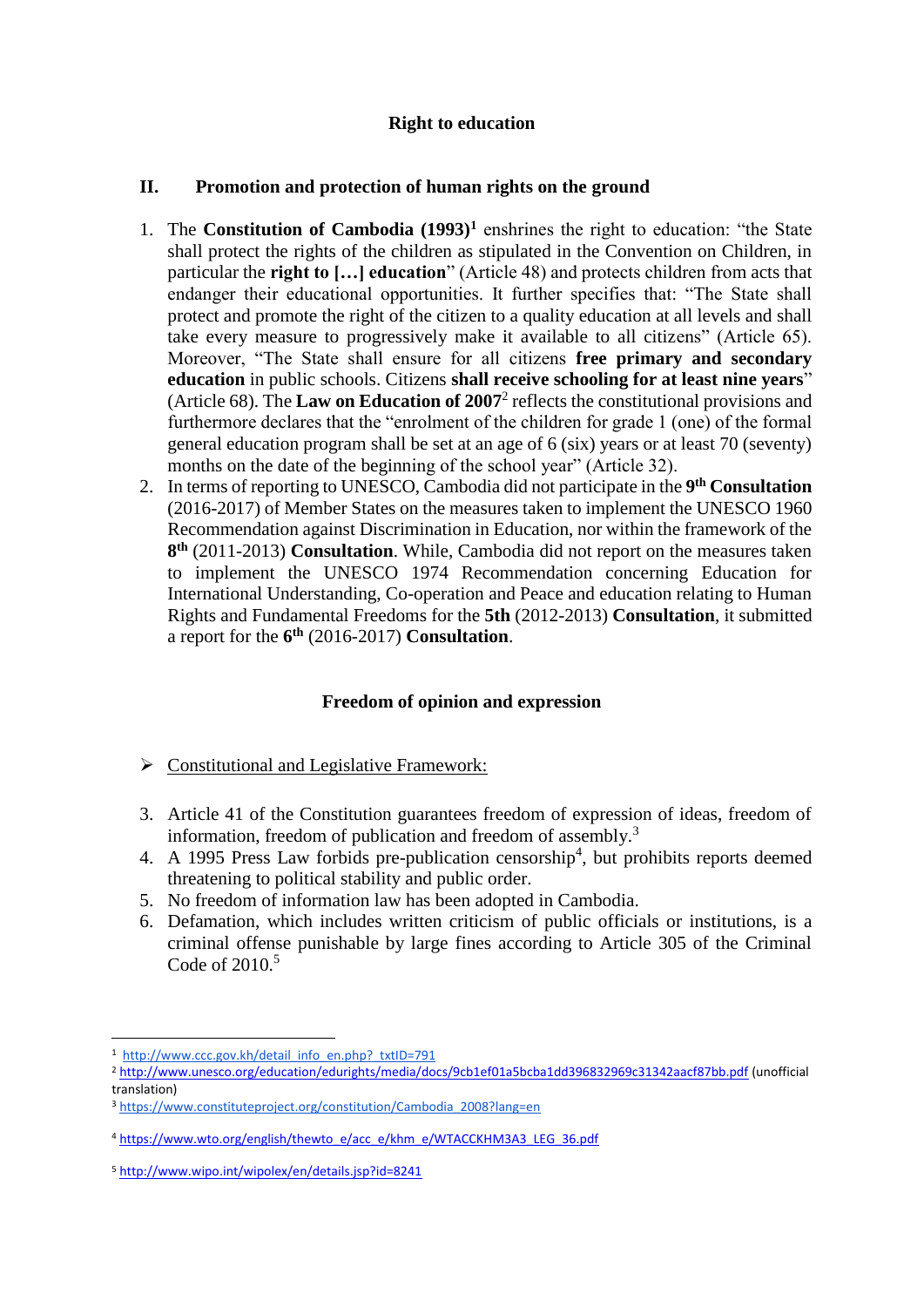### $\triangleright$  Implementation of legislation:

7. The Ministry of Information is the sole authority to officially allocate and revoke licenses of Broadcast Media in Cambodia.<sup>6</sup>

## $\triangleright$  Safety of journalists

8. Since 2008, UNESCO has condemned the killing of three journalists in Cambodia.<sup>7</sup> The Government has responded to UNESCO's requests as regards three of the cases, with no cases resolved according to UNESCO records.

# **III. UPR Recommendations**

### 9. **Below are the recommendations made within the framework of the 2nd cycle of the Working Group on the Universal Periodic Review (March 2014)**<sup>8</sup> **:**

**118.** The recommendations formulated during the interactive dialogue and listed below enjoy the support of Cambodia:

**118.5** *Ensure the realization of the right to education to all children in Cambodia, including to the children of Vietnamese origin, and sign and ratify the Optional Protocols to ICESCR and to the Convention on the Rights of the Child on a communications procedure (Portugal);*

**118.11** *Take steps to ratify the UNESCO Convention against Discrimination in Education*

**118.42** *Continue its efforts for human rights education and training at all levels including for government functionaries*

**118.57** *Continue to combat discrimination suffered by the children of marginalized and vulnerable groups and eradicate gender-based stereotypes. Along these lines, ensure the continuation of the Strategic Education Plan 2009–2013, to offer the same opportunities to all children and youth regardless of race, colour, sex, language, belief, religion, political beliefs, circumstances of birth and social conditions* 

**118.140** *Continue to take measures ensuring poverty eradication and access to health and education services*

**118.153** *Continue to adopt effective social policy regarding access to education and health services, in particular for women and children*

**118.158** *Boost activities and strategies aimed at achieving all Millennium Development Goals, especially those related to the rights to education and health care and the rights of vulnerable groups* 

**118.159** *Further increase its national spending on the health and education sector to meet the targets of the MDGs* 

1

<sup>6</sup> <http://www.refworld.org/cgi-bin/texis/vtx/rwmain?page=search&skip=0&query=&coi=KHM>

<sup>&</sup>lt;sup>7</sup> [https://en.unesco.org/sites/default/files/unesco\\_condemns\\_killing\\_of\\_journalists\\_cambodia\\_en.pdf](https://en.unesco.org/sites/default/files/unesco_condemns_killing_of_journalists_cambodia_en.pdf)

<sup>8</sup> <http://www.ohchr.org/EN/HRBodies/UPR/Pages/KHIndex.aspx>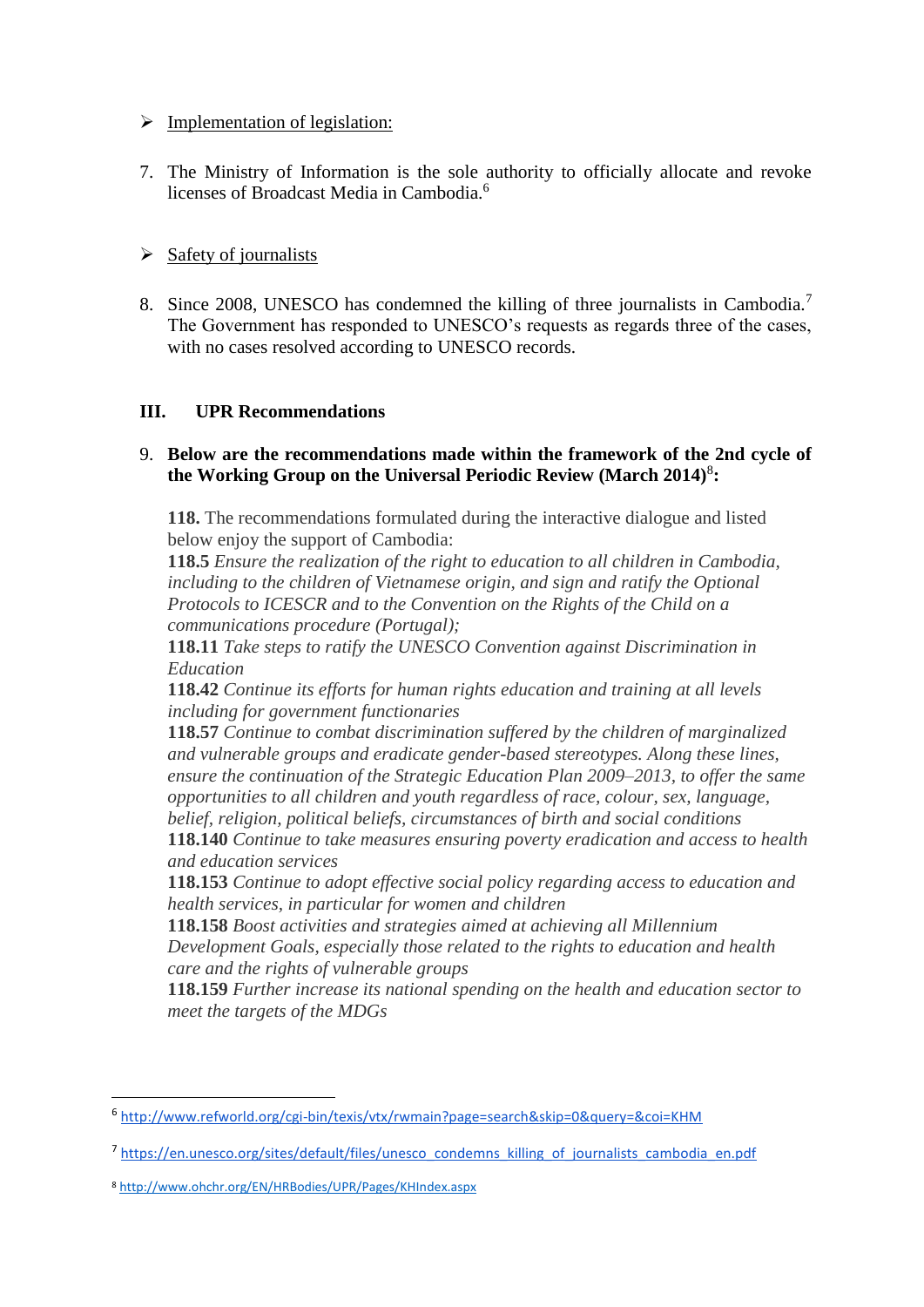**118.160** *Promote access to free education and health-care services, especially in rural areas, including through enhanced cooperation with neighbouring countries and development partners* 

**118.161** *Ensure that basic education is compulsory and step up its efforts to address the issue of high drop-out rates in schools and in promoting the right of girls to education*

**118.162** *Continue efforts to achieve universal primary education in line with the vision of the National Plan of "Education for All"*

**118.163** *Continue implementing measures aimed at improving the coverage and quality of education services, particularly in remote areas*

**118.164** *In cooperation with UNDP and UNESCO, continue to improve its education system and vocational training for its people* 

**118.165** *Continue to promote free-of-charge school enrolment* 

**118.166** *Continue its efforts to transform its progress on the level of macroeconomic indicators into enhanced measures of social justice and elevated degrees of human development, particularly by ensuring universal, compulsory and free basic education*  **118.167** *Continue working on its National Plan "Education for All" so that all Cambodian children and youth further enjoy an equitable education service*  **118.168** *Continue to promote programmes for access to education for all, in particular in primary education* 

**118.171** *Continue its efforts on health, the social service system and education in order to help the vulnerable and disabled, particularly women and children*  **119.** The following recommendations will be examined by Cambodia which will provide responses in due time, but no later than the twenty-sixth session of the Human Rights Council in June 2014:

**119.34** *Make education compulsory by law and take the necessary measures to combat corruption in the educational system* 

## **IV. Review and specific recommendations**

- 10. During the previous UPR cycle, recommendation was made with regard to ratifying the **UNESCO Convention against Discrimination in Education**. It should be noted that ratifying the Convention would provide Cambodia with a supportive legal environment for all efforts made towards achieving SDG4<sup>9</sup>. Cambodia should be encouraged to engage now actively in the process of ratification of this standards-setting instrument and to seek UNESCO's assistance if required.
- 11. Regarding education legislation, during the previous UPR cycle, Cambodia was repeatedly recommended to ensure universal, compulsory and free basic education. While the Constitution ensures the right to education, it could be encouraged to state explicitly that it is compulsory. The reference to the quality of education in the Law on Education of 2007 is valuable and should be welcomed. It guarantees that every citizen has "the right to access qualitative education of at least 9 years in public schools free of charge"<sup>10</sup>. However, recalling SDG4 and the Framework for Action,<sup>11</sup> the length of **free education** should be progressively extended to 12 years. Furthermore, Cambodia

<sup>10</sup> Article 31 of the Law on Education, 2007, accessible at:

<sup>9</sup> See: Education 2030 – Incheon Declaration and Framework for Action : <http://unesdoc.unesco.org/images/0024/002456/245656E.pdf>

[http://www.unesco.org/education/edurights/media/docs/9cb1ef01a5bcba1dd396832969c31342aacf87bb.pdf\(](http://www.unesco.org/education/edurights/media/docs/9cb1ef01a5bcba1dd396832969c31342aacf87bb.pdf)Accessed 20/04/2018), unofficial translation

<sup>11</sup> See: Education 2030 – Incheon Declaration and Framework for Action, para. 12.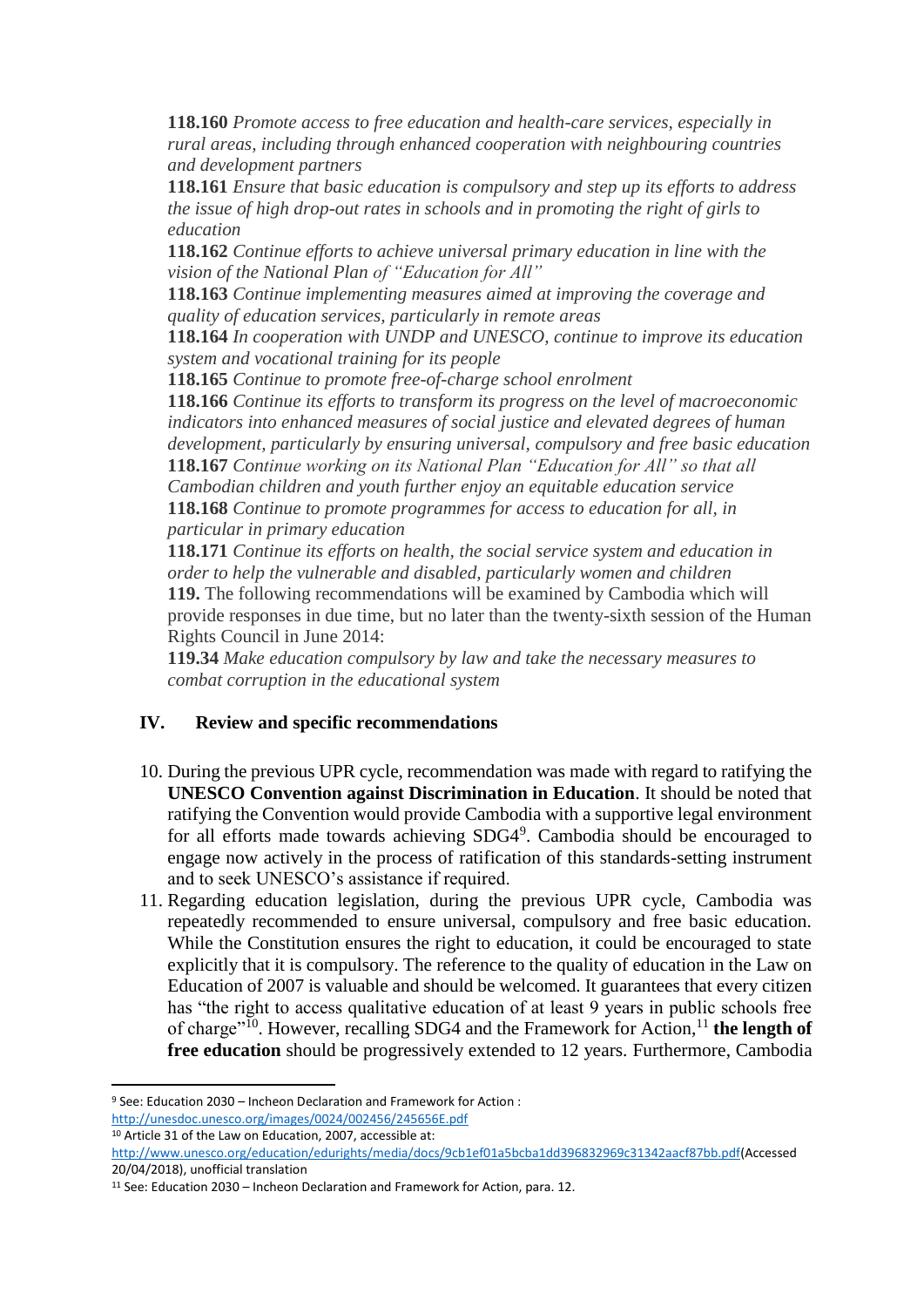should adopt legal measures to ensure progressively that at least **1 year of pre-primary education** is provided on a **compulsory** basis and **free** of charge.

- 12. The Law on the Protection and Promotion of the Rights of Persons with Disabilities<sup>12</sup>, includes the "right to enrolment in public and private educational establishments" and provides that the State shall: "Promot[e] inclusive education". However, there are specific provisions, such as the establishment of special classes for persons with disabilities, which move away from an **inclusive approach to education**.
- 13. Regarding policies, the Ministry of Education, Youth and Sport (MoEYS) adopted the **National Strategic Development Plan for 2014-2018**<sup>13</sup> which makes education a priority spending sector by increasing its budget. Cambodia should therefore be recommended to increase education expenditure.
- 14. The **Education Strategic Plan (ESP) 2014-2018<sup>14</sup>** is designed to reflect the clear relationship between national policy and education policy. This plan focuses on the following policies: 1) "Ensuring equitable access for all to education services"; 2) "Enhancing the quality and relevance of learning"; 3) "Ensuring effective leadership and management of education staff."<sup>15</sup>
- 15. Several plans to address different education levels have been established. The **National Action Plan on Early Childhood Development 2014-2018**<sup>16</sup>, is a welcome measure. It includes the formulation of legal framework and mechanisms, improvement of monitoring and evaluation mechanisms, capacity development, expansion of health education and care services to women and young children. The **Master Plan for Technical Education at Upper Secondary Level (2015-2019)**, <sup>17</sup> aims to successfully enhance the quality of education and expand general and technical high schools. The **Policy on Higher Education Vision 2030<sup>18</sup>**, aims "[t]o [...] ensure qualified students have an opportunity to access quality higher education programs which respond to the needs of socio-economic development and labour market".
- 16. The "Multilingual Education National Action Plan" (MENAP) was adopted in 2015. The MENAP is a detailed four-year plan on **multilingual education** implementation increasing the role of the government in its delivery. However, the MENAP falls short of strengthening the Cambodian multilingual education model and is unclear about the expansion of such education provision to new languages.<sup>19</sup>
- 17. Assessing the extent of disability in the population and its impact on educational disadvantage is essential. The government should be encouraged to ensure that they collect information on people with disabilities and provide adequate measures to ensure their right to education.
- 18. The **magnitude of child labour** in the country, needs to be addressed. Cambodia should therefore be encouraged to adopt special and positive measures facilitating their reinsertion into the education system.

<sup>18</sup> Policy on Higher Education Vision 2030, April 2014, accessible at: [http://www.moeys.gov.kh/en/policies-and](http://www.moeys.gov.kh/en/policies-and-strategies/policy-on-higher-education-2030.html#.Wt3D1ohua9I)[strategies/policy-on-higher-education-2030.html#.Wt3D1ohua9I](http://www.moeys.gov.kh/en/policies-and-strategies/policy-on-higher-education-2030.html#.Wt3D1ohua9I)

<sup>&</sup>lt;sup>12</sup> Law on the Protection and Promotion of the Rights of Persons with Disabilities was adopted in 2009 by the Royal Kram NS/RKM/0709/010, accessible at[: http://www.ilo.org/dyn/natlex/natlex4.detail?p\\_lang=en&p\\_isn=86089](http://www.ilo.org/dyn/natlex/natlex4.detail?p_lang=en&p_isn=86089)

<sup>13</sup> National Strategic Development Plan for 2014-2018, accessible at[: http://planipolis.iiep.unesco.org/en/2014/national](http://planipolis.iiep.unesco.org/en/2014/national-strategic-development-plan-2014-2018-nsdp-6252)[strategic-development-plan-2014-2018-nsdp-6252](http://planipolis.iiep.unesco.org/en/2014/national-strategic-development-plan-2014-2018-nsdp-6252)

<sup>14</sup> Accessible at[: http://www.moeys.gov.kh/en/policies-and-strategies/559.html#.Wt3ImIhua9I](http://www.moeys.gov.kh/en/policies-and-strategies/559.html#.Wt3ImIhua9I)

<sup>15</sup> Royal Government of Cambodia, National Strategic Development Plan 2014-2018, p.177.

<sup>&</sup>lt;sup>16</sup> National Action Plan on Early Childhood Development 2014-2018, August 2014, accessible at: <http://www.moeys.gov.kh/en/policies-and-strategies/838.html#.Wt3IIohua9I>

<sup>&</sup>lt;sup>17</sup> Master Plan for Technical Education at Upper Secondary Level, February 2015, accessible at: <http://www.moeys.gov.kh/en/policies-and-strategies/1749.html#.Wt2zIohua9I>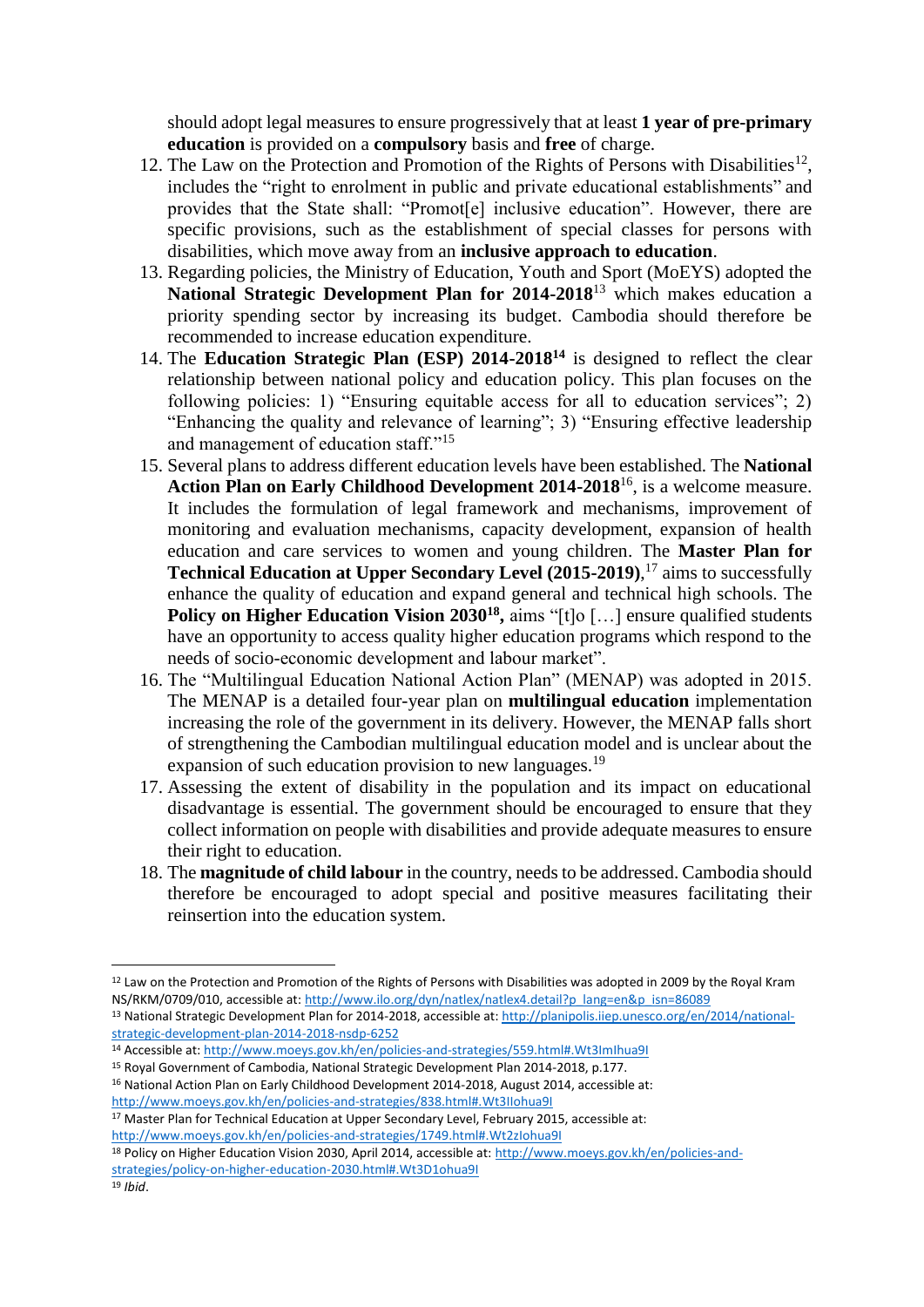- 19. With regard to **teachers**, a matter of concern is that studies of private tutoring discussed private tutoring by teachers not as opportunistic but as a strategy to cope with low salaries and inadequate instruction time.<sup>20</sup> A further commendable measure is the **Teacher Policy Action Plan,<sup>21</sup>** covering the period 2015-2020, which reforms the national teacher recruitment and training system. Cambodia should be encouraged to continue efforts to increase teacher salaries, increase the effectiveness of induction and mentoring programmes.
- 20. With regard to the **school environment**, access to clean water is unevenly distributed in schools across the country. Furthermore, not all schools meet all regulations. The ESP 2014-2018 envisages to improve this.
- 21. Lastly, a noteworthy measure is the integration of comprehensive sexuality education across primary and secondary education. <sup>22</sup>

#### **Specific recommendations:**

- **1.** Cambodia should be strongly encouraged to ratify the Convention against Discrimination in Education.
- **2.** Cambodia should be encouraged to ensure universal, compulsory and free basic education by taking effective targeted inclusive measures for vulnerable groups such as persons with disabilities and child labourers; and progressively realize 12 years of free education.
- **3.** Cambodia should be encouraged to adopt legal measures to ensure progressively that at least 1 year of quality pre-primary education is provided on a compulsory basis and free of charge.
- **4.** Cambodia should be encouraged to increase the budget for education in accordance with the National Strategic Development Plan 2014-2018 and continue its efforts in increasing the quality of the school environment through appropriate infrastructure;
- **5.** Cambodia should be encouraged to collect information on people with disabilities and provide adequate and inclusive measures to ensure their right to education.
- **6.** Cambodia should be encouraged to continue its efforts in providing adequate preservice and in-service training, and competitive salaries for teachers.
- **7.** Cambodia should be encouraged to continue to submit state reports for the periodic consultations on UNESCO's education-related standard-setting instruments.
- **8.** Cambodia should be encouraged to share with UNESCO any relevant information to update its country profile on UNESCO's Observatory on the Right to Education<sup>23</sup>.

#### **\*\*\***

#### **Freedom of opinion and expression**

- 22. The Government is encouraged to introduce a freedom of information law in accordance with international standards.
- 23. The Government is further recommended to decriminalize defamation and place it within a civil code that is in accordance with international standards.

<sup>&</sup>lt;sup>20</sup> Accountability in education: Meeting our commitments, GEM report 2017/8, p.110.

<sup>&</sup>lt;sup>21</sup> Teacher Policy Action Plan, January 2015, available at: [http://www.moeys.gov.kh/en/policies-and](http://www.moeys.gov.kh/en/policies-and-strategies/1442.html#.Wt2ohIhua9I)[strategies/1442.html#.Wt2ohIhua9I](http://www.moeys.gov.kh/en/policies-and-strategies/1442.html#.Wt2ohIhua9I)

<sup>&</sup>lt;sup>22</sup> Education for people and planet: creating sustainable futures for all, GEM report, 2016, p.291.

<sup>&</sup>lt;sup>23</sup> [http://www.unesco.org/education/edurights/index.php?action=&lng=en\\$](http://www.unesco.org/education/edurights/index.php?action=&lng=en$)